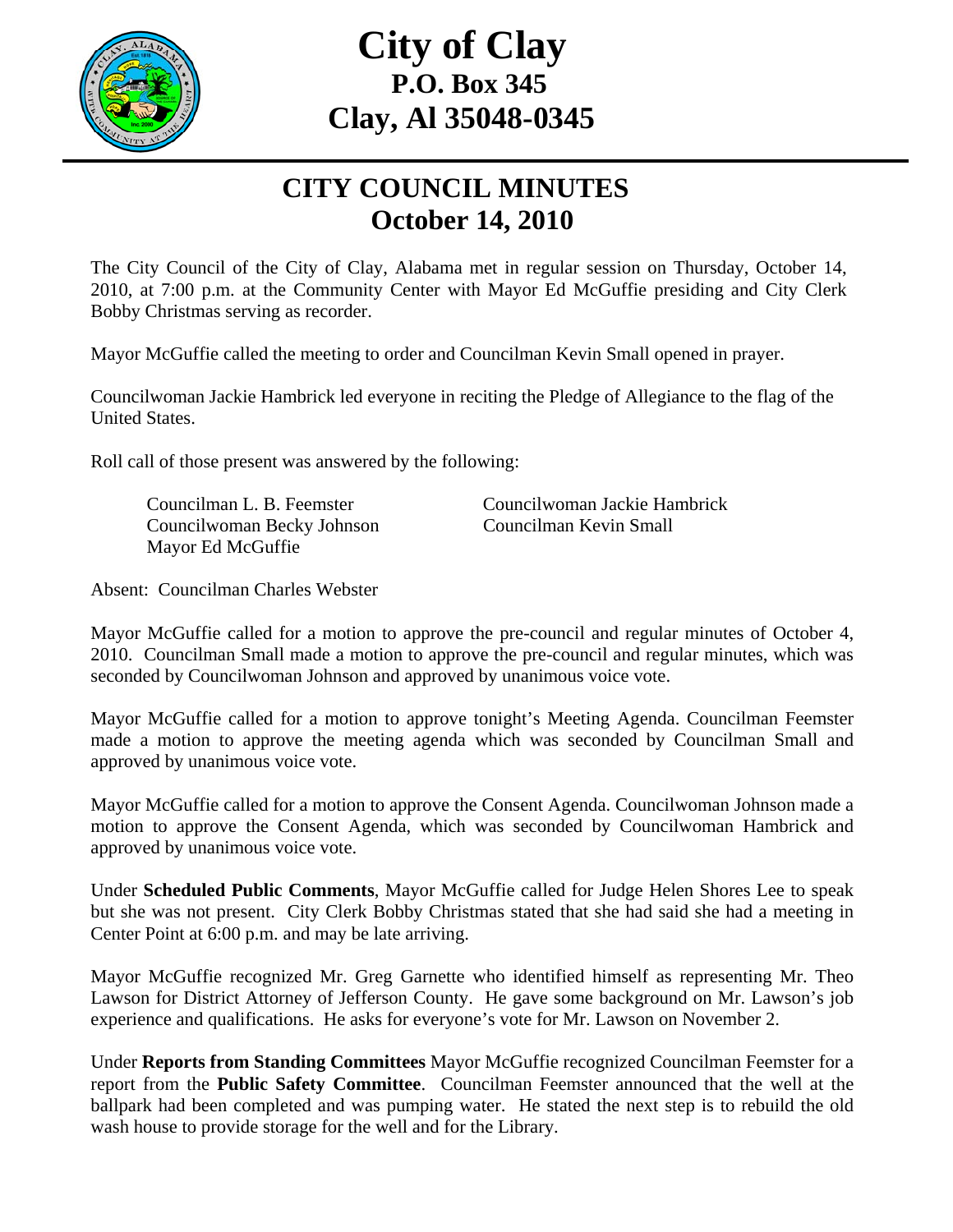

**City Council Meeting October 14, 2010 Page 2** 

Councilman Feemster reported that the two radar signs approved for purchase by the Council have arrived and will be installed on Clay Palmerdale Road as planned.

Councilwoman Hambrick was recognized for a report from the **Committee on Community Development, Environmental, Historical, Library and Seniors**. Councilwoman Hambrick made a motion to continue the payments to the ClasTran Transportation service for a total of \$3,865.26 for the year to be divided into twelve monthly payments. Councilman Feemster seconded the motion which was approved unanimously by voice vote.

Councilwoman Hambrick reported on the success of the Library to include a grant for videos and books on tape. She invited everyone to visit the Library.

Under **Committee on Annexation, Business, Census, Planning & Zoning and Schools**, Councilwoman Johnson was recognized and reported that the School Committee has met and now has a new Chairman. She stated they were working on a time to have their regularly monthly meetings that would not conflict with other meetings.

Councilwoman Johnson announced that the Mayor had received a letter from Mr. Alan Summers Jr., President of the Clay Chalkville High School Athletic Booster Club, thanking the City for the work done by city employees to enlarge the old football practice field and making it regulation size.

Councilwoman Johnson reported that the Planning and Zoning Commission is continuing to work on the sign ordinance and will have its regularly scheduled meeting Thursday night October 21. She reported there would be another public hearing by the Planning and Zoning Commission on the sign ordinance.

Under the **Committee on Building Inspections, Sanitation, Streets and Utilities** Councilman Small reported that he had been working with the Revenue / Licensing Officers to get some software for the city to help organize the permitting and licenses for the City. He stated he hoped to have some demo's done shortly to look at some of this software.

Councilman Webster was not present for a report from the **Parks and Recreation Committee**.

Under the **Committee on Finance and Ordinances,** the Mayor had nothing to report.

Under **Reading of Petitions, Applications, Complaints, Appeals, Communications, etc.** Mayor McGuffie announced there was nothing to report.

Under the **City Clerk's Report**, City Clerk Bobby Christmas reported on the balances in the 4 & 5 Cent Gasoline Fund =  $$65,653.15$ ; 7 Cent Gasoline Fund =  $$29,642.87$ ; AmFund Account =  $$720,986.32$ ; Capital Improvement Fund =  $$22,471.72$ ; Concession Stand =  $$3,678.32$ ; Contractors Bond =  $$43,322.92$ ; General Fund =  $$515,912.52$ ; Library Fund =  $$9,677.95$ ; and Senior Citizens Fund =  $$4,896.67$ .

Under **Resolutions, Ordinances, Orders and Other Business** Mayor McGuffie reported there were none.

Mayor McGuffie called for **Public Comments** and recognized Ms. Dot Mercer who identified herself as living at 5568 Spanish Trace. Ms. Mercer reported on the many problems she has continued to